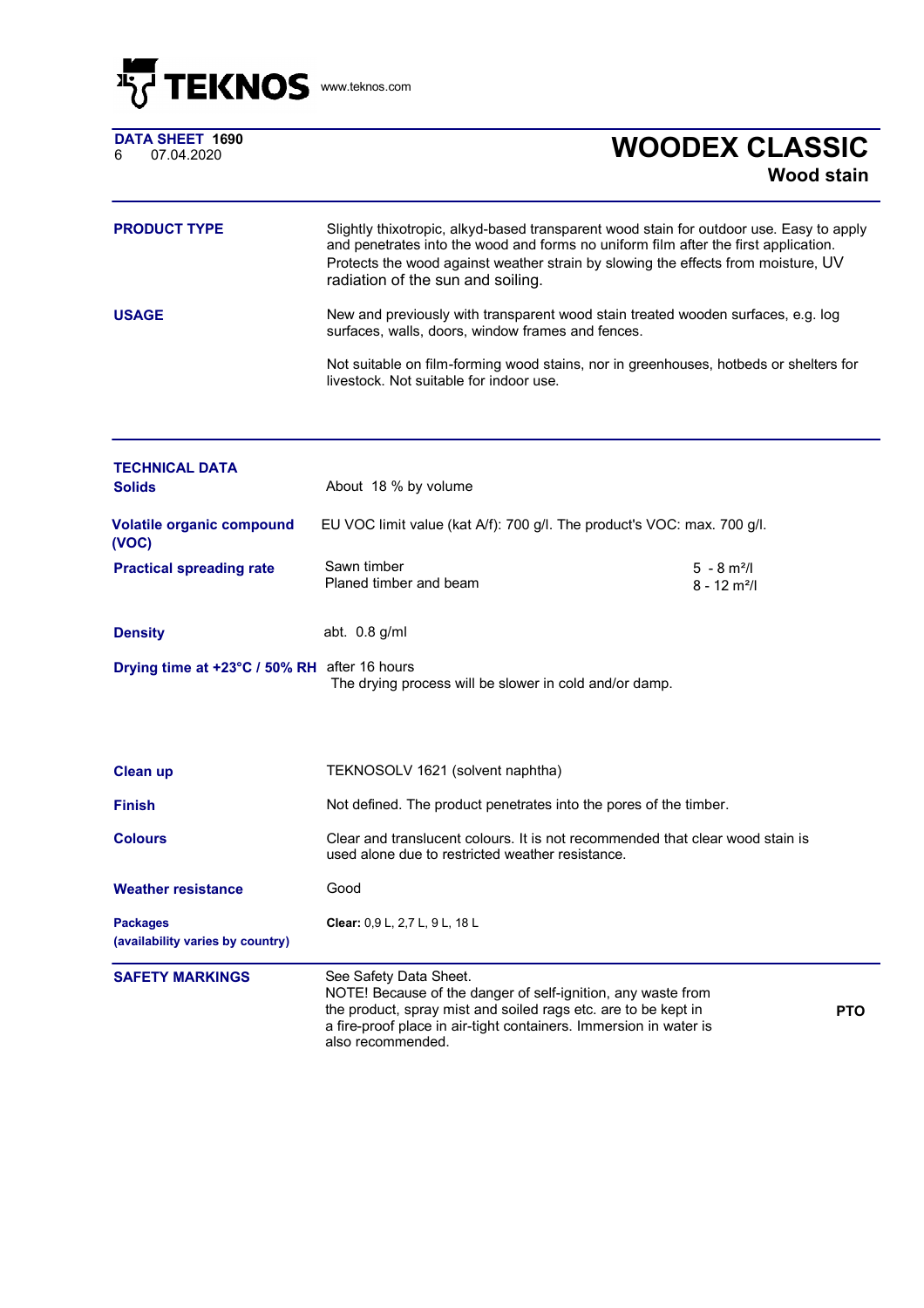| <b>DIRECTION FOR USE</b><br><b>Surface preparation</b> | Remove all loose matter, dirt and dust with wire-brush, scrubbing brush or scraper.                                                                                                                                                                                                                                                                                 |
|--------------------------------------------------------|---------------------------------------------------------------------------------------------------------------------------------------------------------------------------------------------------------------------------------------------------------------------------------------------------------------------------------------------------------------------|
|                                                        | Wash dirty and/or mildewed surfaces with RENSA FACADE facade cleaner. Rinse the<br>surfaces thoroughly with water and allow to dry.                                                                                                                                                                                                                                 |
| <b>Application</b>                                     | Stir WOODEX CLASSIC thoroughly before use and also now and then in the course of<br>work.<br>Apply by brush or spray.                                                                                                                                                                                                                                               |
|                                                        | Apply the wood stain evenly and continuously on the whole length of the beam or timber to<br>avoid making restart points. Treat end grain with special care.<br>Priming with a wood preservative from the WOODEX series is recommended for untreated<br>wood.<br>It is not recommended that clear wood stain is used alone due to restricted weather<br>resistance. |
| <b>Application conditions</b>                          | The surface to be treated must be dry.<br>The moisture of the wood must be below 20% of the dry weight of the wood.<br>During the application and drying period the temperature of the ambient air, the surface and<br>the wood stain shall be above $+5$ °C and the relative air humidity below 80%.                                                               |

The information of this data sheet is based on laboratory tests and practical experience. The figures are for guidance only and depend on, for example, colour and gloss. As we have no control over the use and application conditions, we are only responsible for the quality of the product and guarantee that it conforms to our quality control. We accept no liability for any loss or damage resulting from the application of the product contrary to the directions or the intended use. The latest versions of our data sheets, material safety data sheets and system sheets are on our home pages www.teknos.com.